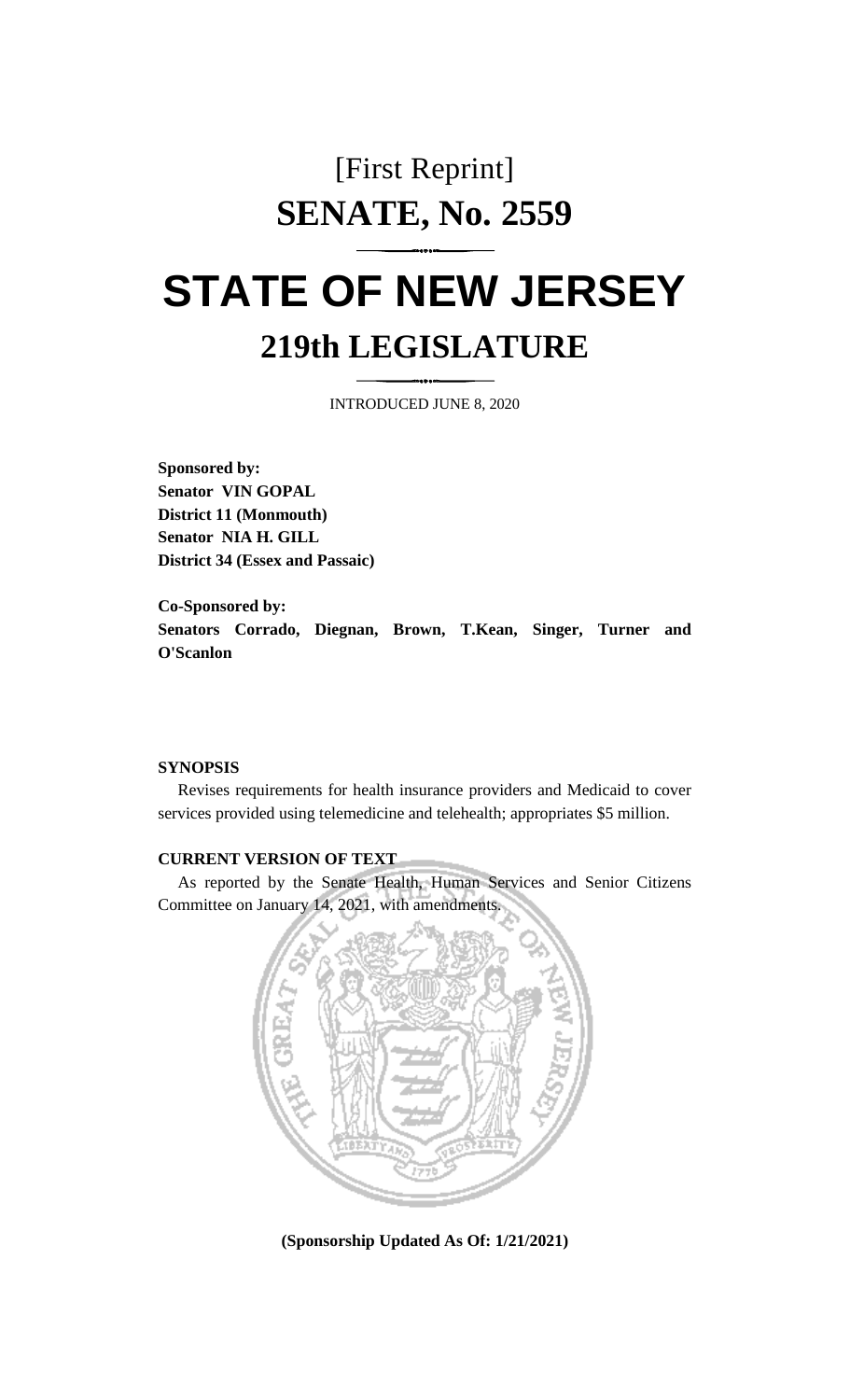**AN ACT** concerning telemedicine and telehealth **<sup>1</sup> [**and**]** , **1** amending 2 P.L.2017, c.117<sup> $1$ </sup>, and making an appropriation<sup>1</sup>. **BE IT ENACTED** *by the Senate and General Assembly of the State of New Jersey:* 1. Section 8 of P.L.2017, c.117 (C.26:2S-29) is amended to read as follows: 8. a. A carrier that offers a health benefits plan in this State shall 10 provide coverage and payment for <sup>1</sup><sub>all</sub> forms of physical and 11 behavioral<sup>1</sup> health care services delivered to a covered person through telemedicine or telehealth, on the same basis as, and at a provider reimbursement rate that **[**does not exceed**]** equals the provider reimbursement rate that is applicable, when the services are delivered through in-person contact and consultation in New Jersey. Reimbursement payments under this section may be provided either to the individual practitioner who delivered the reimbursable services, or to the agency, facility, or organization that employs the individual practitioner who delivered the reimbursable services, as appropriate. b. A carrier may limit coverage to services that are delivered by health care providers in the health benefits plan's network, but may not charge any deductible, copayment, or coinsurance for a health care service, delivered through telemedicine or telehealth, in an amount that exceeds the deductible, copayment, or coinsurance amount that is applicable to an in-person consultation. In no case shall a carrier: (1) impose any restrictions on the location or setting of the distant site used by a health care provider to provide services using 28 telemedicine and telehealth <sup>1</sup> or on the location or setting of the originating site where the patient is located when receiving services using telemedicine and telehealth**<sup>1</sup>** ; **1 [**or**] 1** (2) restrict the ability of a provider to use any electronic or technological platform, including interactive, real-time, two-way audio in combination with asynchronous store-and-forward technology without video capabilities, to provide services using telemedicine or telehealth that: (a) allows the provider to meet the same standard of care as would be provided if the services were provided in person; and (b) is compliant with the requirements of the federal health privacy 39 rule set forth at 45 CFR Parts 160 and 164<sup>1</sup>; or (3) deny coverage for or refuse to provide reimbursement for routine patient monitoring performed using telemedicine and 42 telehealth, including remote monitoring of a patient's vital signs and routine check-ins with the patient to monitor the patient's status and condition, if coverage and reimbursement would be provided if those services are provided in person. **1** 

**EXPLANATION – Matter enclosed in bold-faced brackets [thus] in the above bill is not enacted and is intended to be omitted in the law.**

**Matter underlined thus is new matter.**

**Matter enclosed in superscript numerals has been adopted as follows: Senate SHH committee amendments adopted January 14, 2021.**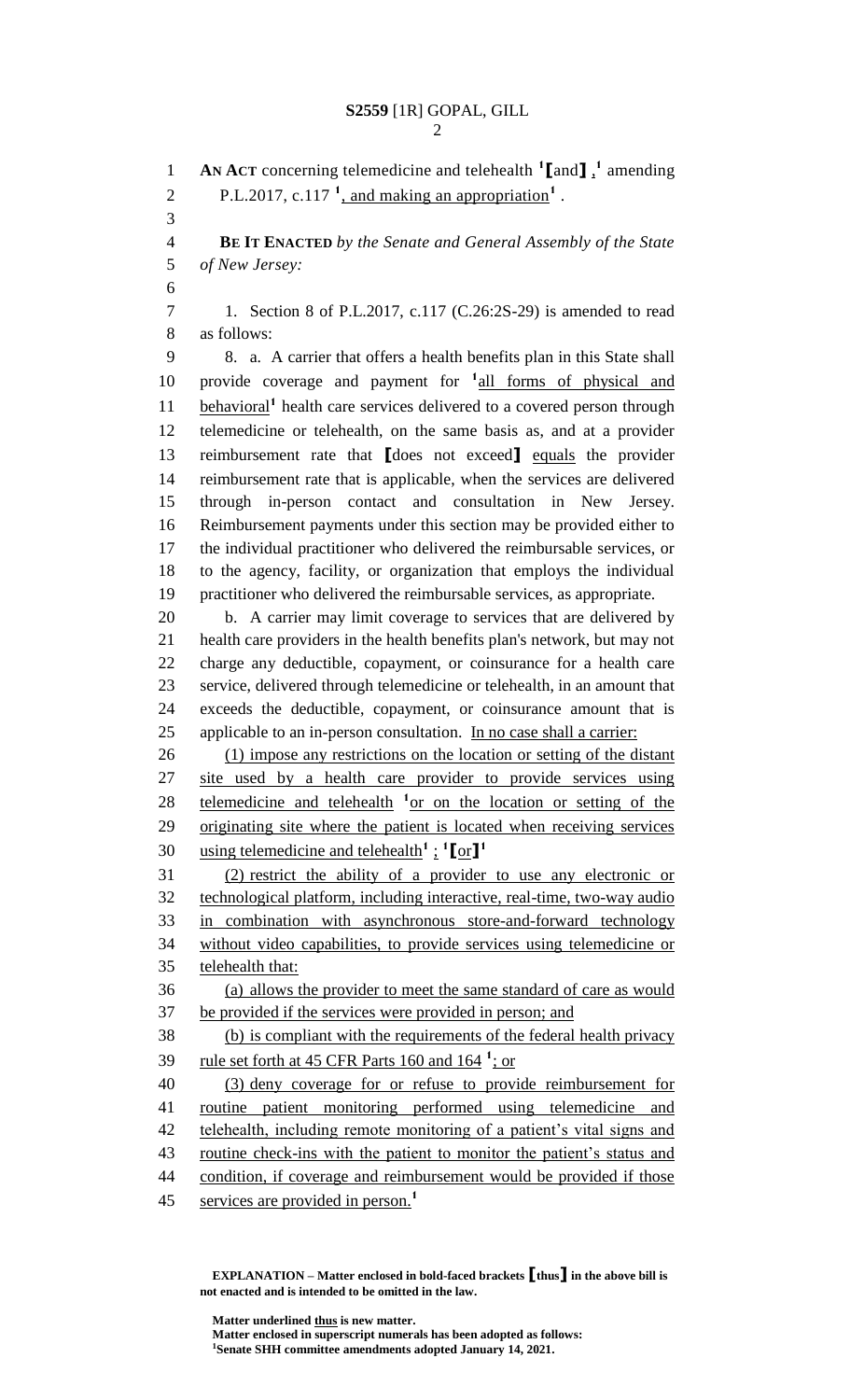c. Nothing in this section shall be construed to: (1) prohibit a carrier from providing coverage for only those services that are medically necessary, subject to the terms and conditions of the covered person's health benefits plan; or (2) allow a carrier to require a covered person to use telemedicine or telehealth in lieu of receiving an in-person service from an in- network provider. d. The Commissioner of Banking and Insurance shall adopt rules and regulations, pursuant to the "Administrative Procedure Act," P.L.1968, c.410 (C.52:14B-1 et seq.), to implement the provisions of this section. e. As used in this section: "Asynchronous store-and-forward" means the same as that term is 14 defined by section 1 of P.L.2017, c.117 (C.45:1-61). "Carrier" means the same as that term is defined by section 2 of P.L.1997, c.192 (C.26:2S-2). "Covered person" means the same as that term is defined by section 2 of P.L.1997, c.192 (C.26:2S-2). 19 "Distant site" means the same as that term is defined by section 1 20 of P.L.2017, c.117 (C.45:1-61). "Health benefits plan" means the same as that term is defined by section 2 of P.L.1997, c.192 (C.26:2S-2). <sup>1</sup> <u>"Originating site"</u> means the same as that term is defined by section 1 of P.L.2017, c.117 (C.45:1-61).**<sup>1</sup>** "Telehealth" means the same as that term is defined by section 1 of P.L.2017, c.117 (C.45:1-61). "Telemedicine" means the same as that term is defined by section 28 1 of P.L.2017, c.117 (C.45:1-61). (cf: P.L.2017, c.117, s.8) 2. Section 7 of P.L.2017, c.117 (C.30:4D-6k) is amended to read as follows: 7. a. The State Medicaid and NJ FamilyCare programs shall 34 provide coverage and payment for <sup>1</sup><sub>all forms of physical and</sub> **health** care services delivered to a benefits recipient through telemedicine or telehealth, on the same basis as, and at a provider reimbursement rate that **[**does not exceed**]** equals the provider reimbursement rate that is applicable, when the services are delivered through in-person contact and consultation in New Jersey. Reimbursement payments under this section may be provided either to the individual practitioner who delivered the reimbursable services, or to the agency, facility, or organization that employs the individual practitioner who delivered the reimbursable services, as appropriate. b. The State Medicaid and NJ FamilyCare programs may limit coverage to services that are delivered by participating health care providers, but may not charge any deductible, copayment, or coinsurance for a health care service, delivered through telemedicine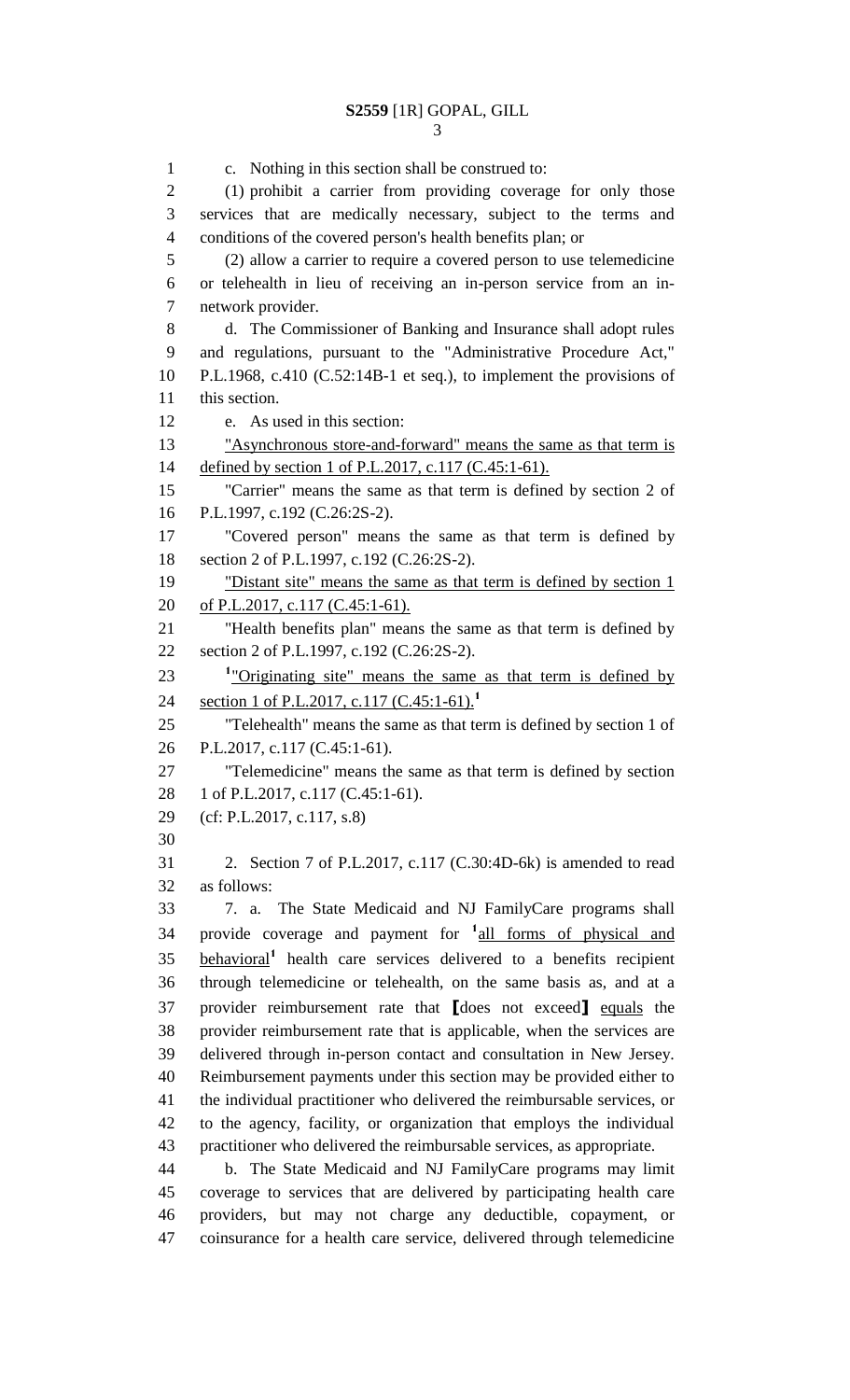or telehealth, in an amount that exceeds the deductible, copayment, or 2 coinsurance amount that is applicable to an in-person consultation. In no case shall the State Medicaid and NJ FamilyCare programs: (1) impose any restrictions on the location or setting of the distant 5 site used by a health care provider to provide services using 6 telemedicine and telehealth <sup>1</sup> or on the location or setting of the originating site where the patient is located when receiving services using telemedicine and telehealth**<sup>1</sup>**; **1 [**or**] 1** (2) restrict the ability of a provider to use any electronic or technological platform, including interactive, real-time, two-way audio in combination with asynchronous store-and-forward technology without video capabilities, to provide services using telemedicine or 13 telehealth that: (a) allows the provider to meet the same standard of care as would 15 be provided if the services were provided in person; and 16 (b) is compliant with the requirements of the federal health privacy 17 rule set forth at 45 CFR Parts 160 and 164<sup>1</sup>; or (3) deny coverage for or refuse to provide reimbursement for routine patient monitoring performed using telemedicine and telehealth, including remote monitoring of a patient's vital signs and 21 routine check-ins with the patient to monitor the patient's status and condition, if coverage and reimbursement would be provided if those 23 services are provided in person<sup>1</sup>. c. Nothing in this section shall be construed to: (1) prohibit the State Medicaid or NJ FamilyCare programs from providing coverage for only those services that are medically necessary, subject to the terms and conditions of the recipient's benefits plan; or (2) allow the State Medicaid or NJ FamilyCare programs to require a benefits recipient to use telemedicine or telehealth in lieu of obtaining an in-person service from a participating health care provider. d. The Commissioner of Human Services, in consultation with the Commissioner of Children and Families, shall apply for such State plan amendments or waivers as may be necessary to implement the provisions of this section and to secure federal financial participation for State expenditures under the federal Medicaid program and Children's Health Insurance Program. e. As used in this section: "Asynchronous store-and-forward" means the same as that term is defined by section 1 of P.L.2017, c.117 (C.45:1-61). "Benefits recipient" or "recipient" means a person who is eligible for, and who is receiving, hospital or medical benefits under the State Medicaid program established pursuant to P.L.1968, c.413 (C.30:4D-1 et seq.), or under the NJ FamilyCare program established pursuant to P.L.2005, c.156 (C.30:4J-8 et al.), as appropriate. 47 "Distant site" means the same as that term is defined by section 1 of P.L.2017, c.117 (C.45:1-61).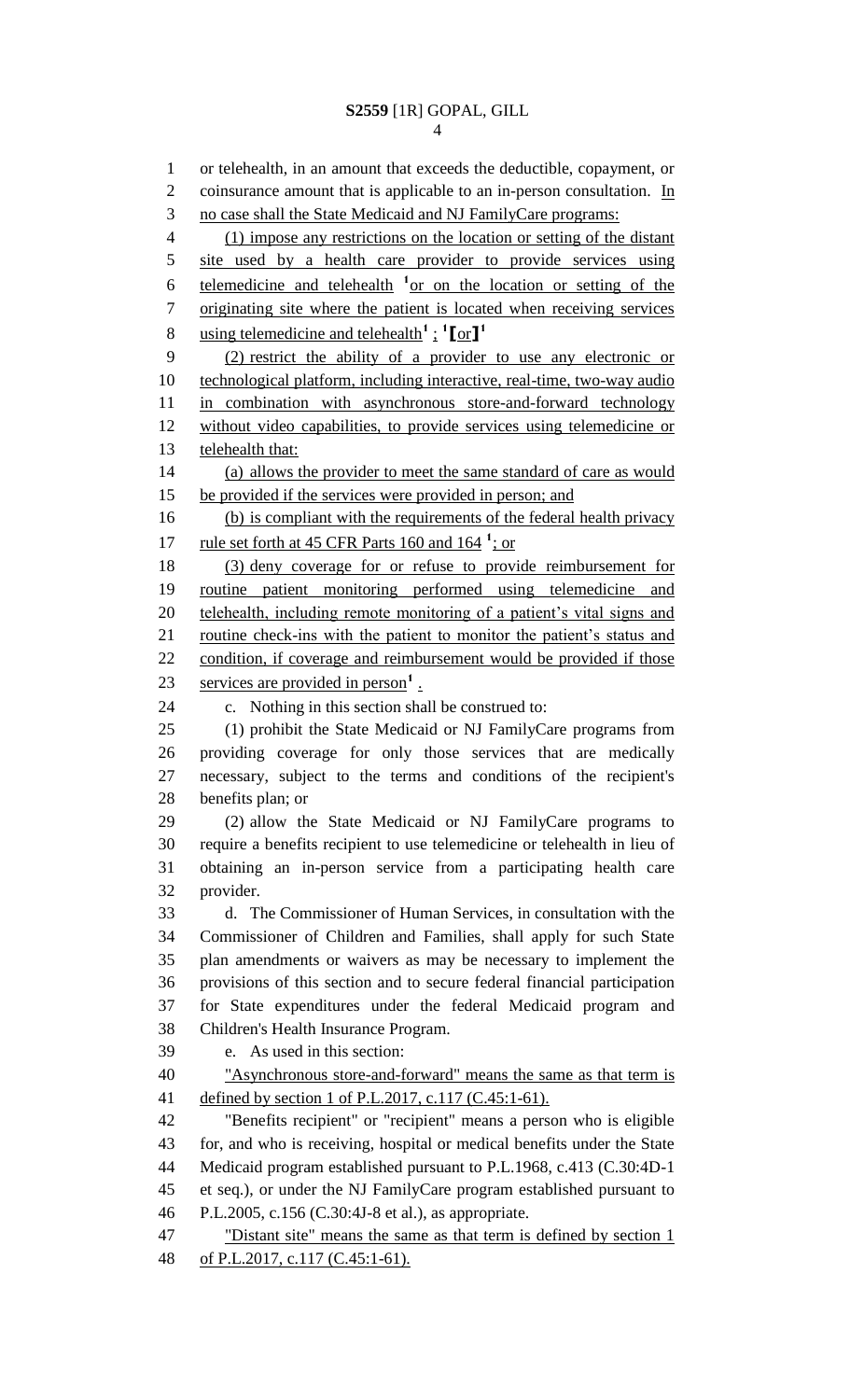| ٠<br>$-$ |
|----------|
|          |

1 <sup>1</sup>"Originating site" means the same as that term is defined by section 1 of P.L.2017, c.117 (C.45:1-61).**<sup>1</sup>** "Participating health care provider" means a licensed or certified health care provider who is registered to provide health care services to benefits recipients under the State Medicaid or NJ FamilyCare programs, as appropriate. "Telehealth" means the same as that term is defined by section 1 of 8 P.L.2017, c.117 (C.45:1-61). "Telemedicine" means the same as that term is defined by section 10 1 of P.L.2017, c.117 (C.45:1-61). (cf: P.L.2017, c.117, s.7) 13 3. Section 2 of P.L.2017, c.117 (C.45:1-62) is amended to read as follows: 2. a. Unless specifically prohibited or limited by federal or State law, a health care provider who establishes a proper provider-patient relationship with a patient may remotely provide health care services 18 to a patient through the use of telemedicine <sup>1</sup><sub>L</sub>, regardless of whether 19 the health care provider is located in New Jersey at the time the remote **health care services are provided**  $\mathbf{I}^1$ . A health care provider may also engage in telehealth as may be necessary to support and facilitate the provision of health care services to patients. b. Any health care provider who uses telemedicine or engages in telehealth while providing health care services to a patient, shall: (1) be validly licensed, certified, or registered, pursuant to Title 45 of the Revised Statutes, to provide such services in the State of New Jersey; (2) remain subject to regulation by the appropriate New Jersey State licensing board or other New Jersey State professional regulatory entity; (3) act in compliance with existing requirements regarding the maintenance of liability insurance; and (4) remain subject to New Jersey jurisdiction if either the patient or the provider is located in New Jersey at the time services are provided. 33 c. (1) Telemedicine services  $\textbf{1}$  shall  $\textbf{1}$  may<sup>1</sup> be provided using 34 interactive, real-time, two-way communication technologies <sup>1</sup>or, subject to the requirements of paragraph (2) of this paragraph, asynchronous store-and-forward technology**<sup>1</sup>** . (2) A health care provider engaging in telemedicine or telehealth may use asynchronous store-and-forward technology **<sup>1</sup> [**to allow for the electronic transmission of images, diagnostics, data, and medical information; except that the health care provider may use interactive, real-time, two-way audio in combination with asynchronous store-andforward technology, without video capabilities,**]** to provide services**<sup>1</sup>** if, after accessing and reviewing the patient's medical records, the provider determines that the provider is able to meet the same standard of care as if the health care services were being provided in person <sup>1</sup> and the patient concurs, in writing, in the provider's assessment that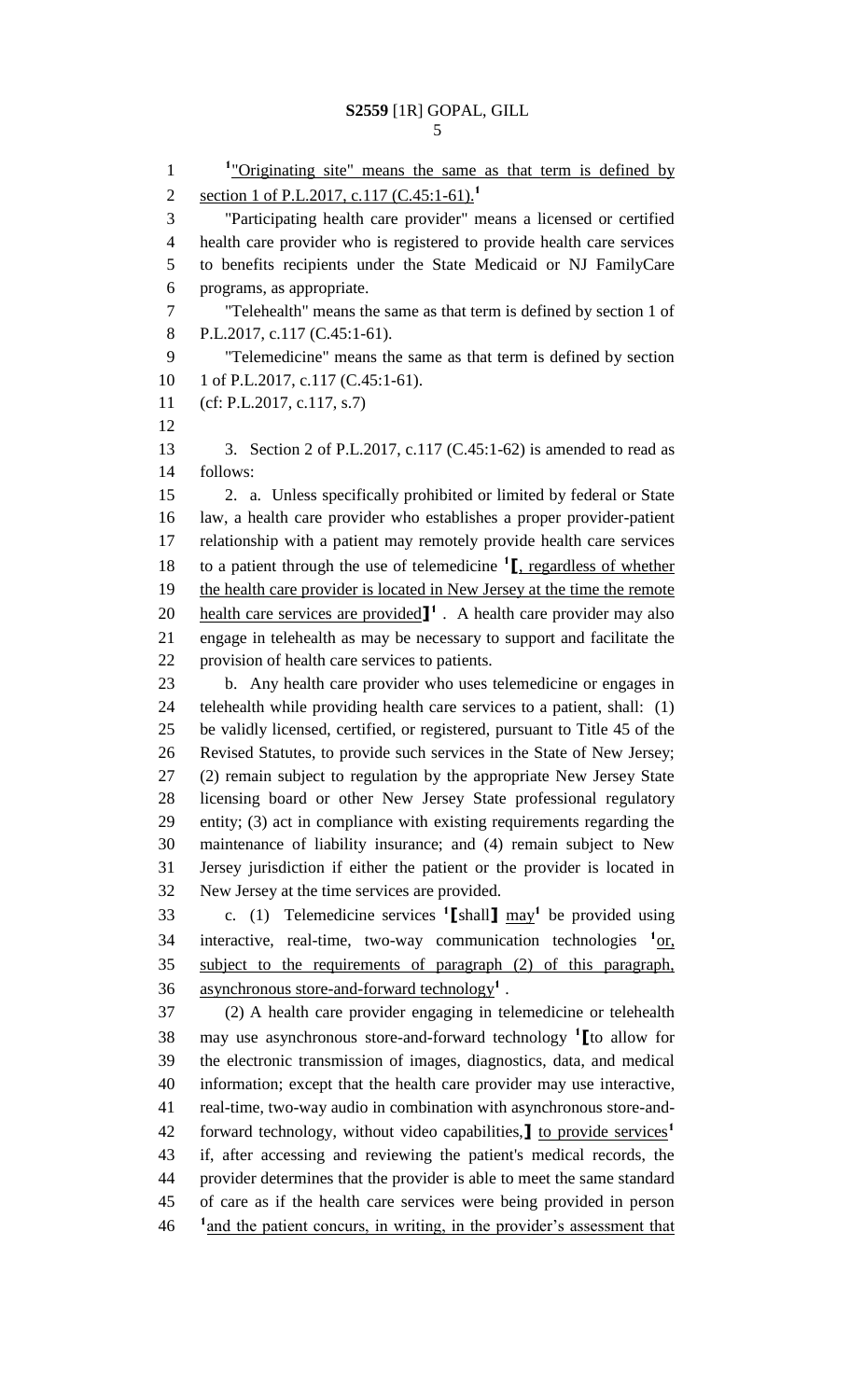the provider will be able to meet in-person standard of care requirements when using asynchronous store-and forward technology**<sup>1</sup>** (3) The identity, professional credentials, and contact information of a health care provider providing telemedicine or telehealth services shall be made available to the patient during and after the provision of services. The contact information shall enable the patient to contact the health care provider, or a substitute health care provider authorized to act on behalf of the provider who provided services, for at least 72 9 hours following the provision of services. <sup>1</sup>If the health care provider is not a physician, the health care provider shall request from the patient, prior to the start of the telemedicine or telehealth encounter, an affirmative written acknowledgement that the patient understands the provider is not a physician and would still like to proceed with the encounter.**<sup>1</sup>** 

 (4) A health care provider engaging in telemedicine or telehealth shall review the medical history and any medical records provided by the patient. For an initial encounter with the patient, the provider shall review the patient's medical history and medical records prior to initiating contact with the patient, as required pursuant to paragraph (3) of subsection a. of section 3 of P.L.2017, c.117 (C.45:1-63). In the case of a subsequent telemedicine or telehealth encounter conducted pursuant to an ongoing provider-patient relationship, the provider may review the information prior to initiating contact with the patient or contemporaneously with the telemedicine or telehealth encounter.

 (5) Following the provision of services using telemedicine or telehealth, the patient's medical information shall be made available to the patient upon the patient's request, and, with the patient's affirmative consent, forwarded directly to the patient's primary care provider or health care provider of record, or, upon request by the patient, to other health care providers. For patients without a primary care provider or other health care provider of record, the health care provider engaging in telemedicine or telehealth may advise the patient to contact a primary care provider, and, upon request by the patient, assist the patient with locating a primary care provider or other in- person medical assistance that, to the extent possible, is located within reasonable proximity to the patient. The health care provider engaging in telemedicine or telehealth shall also refer the patient to appropriate follow up care where necessary, including making appropriate referrals for emergency or complimentary care, if needed. Consent may be oral, written, or digital in nature, provided that the chosen method of consent is deemed appropriate under the standard of care.

 d. (1) Any health care provider providing health care services using telemedicine or telehealth shall be subject to the same standard of care or practice standards as are applicable to in-person settings. If telemedicine or telehealth services would not be consistent with this standard of care, the health care provider shall direct the patient to seek in-person care.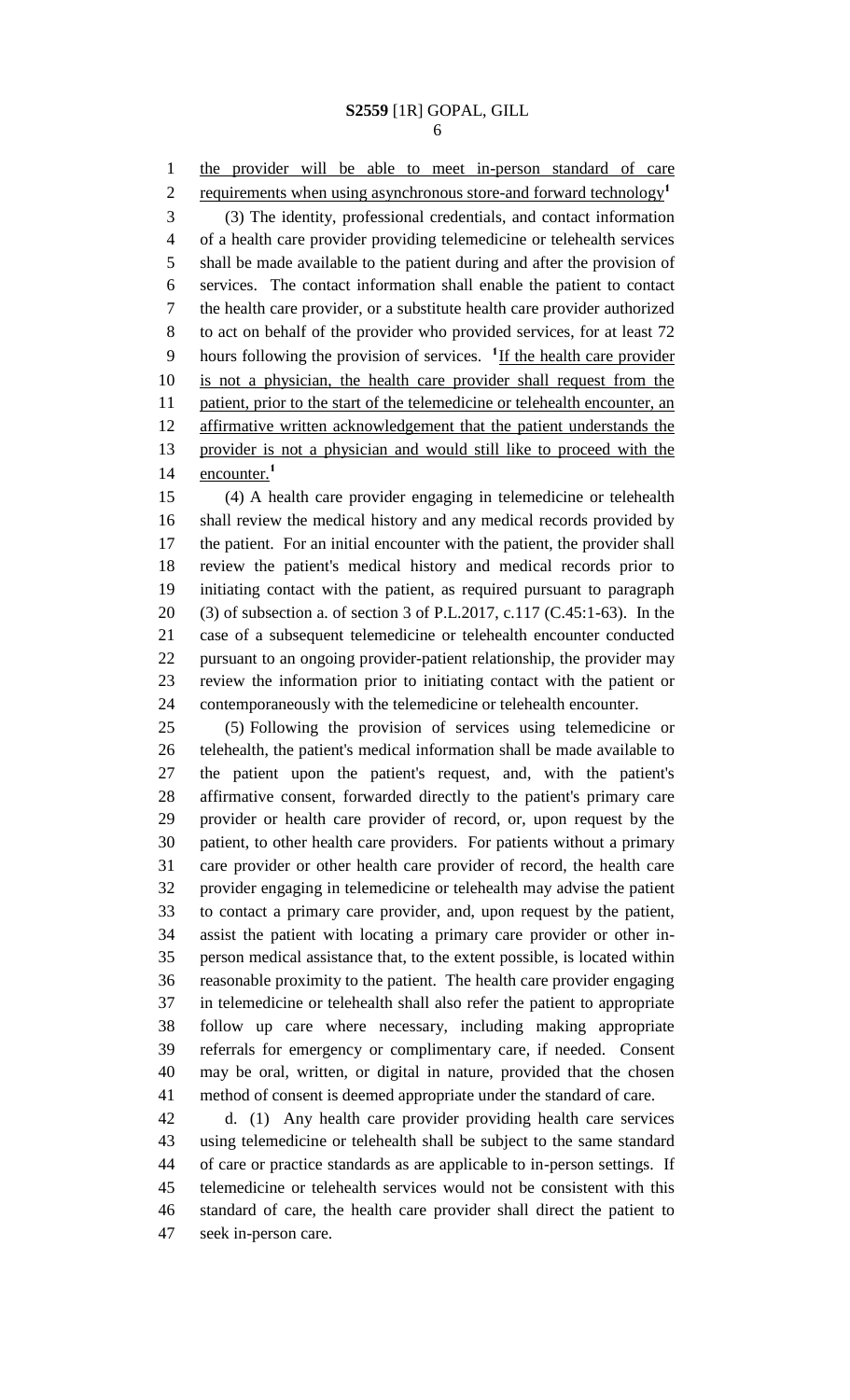(2) Diagnosis, treatment, and consultation recommendations, including discussions regarding the risk and benefits of the patient's treatment options, which are made through the use of telemedicine or telehealth, including the issuance of a prescription based on a telemedicine or telehealth encounter, shall be held to the same standard of care or practice standards as are applicable to in-person settings. Unless the provider has established a proper provider-patient relationship with the patient, a provider shall not issue a prescription to a patient based solely on the responses provided in an online **<sup>1</sup>** static**<sup>1</sup>** questionnaire.

 $\frac{1}{3}$  In the event that a mental health screener, screening service, or screening psychiatrist subject to the provisions of P.L.1987, c.116 (C.30:4-27.1 et seq.) determines that an in-person psychiatric evaluation is necessary to meet standard of care requirements, or in the event that a patient requests an in-person psychiatric evaluation in lieu of a psychiatric evaluation performed using telemedicine or telehealth, 17 the mental health screener, screening service, or screening psychiatrist may nevertheless perform a psychiatric evaluation using telemedicine and telehealth if it is determined that the patient cannot be scheduled for an in-person psychiatric evaluation within the next 24 hours. 21 Nothing in this paragraph shall be construed to prevent a patient who receives a psychiatric evaluation using telemedicine and telehealth as provided in this paragraph from receiving a subsequent, in-person psychiatric evaluation in connection with the same treatment event, provided that the subsequent in-person psychiatric evaluation is necessary to meet standard of care requirements for that patient.**<sup>1</sup>** 

 e. The prescription of Schedule II controlled dangerous substances through the use of telemedicine or telehealth shall be authorized only after an initial in-person examination of the patient, as provided by regulation, and a subsequent in-person visit with the patient shall be required every three months for the duration of time that the patient is being prescribed the Schedule II controlled dangerous substance. However, the provisions of this subsection shall not apply, and the in-person examination or review of a patient shall not be required, when a health care provider is prescribing a stimulant which is a Schedule II controlled dangerous substance for use by a minor patient under the age of 18, provided that the health care provider is using interactive, real-time, two-way audio and video technologies when treating the patient and the health care provider has first obtained written consent for the waiver of these in-person examination requirements from the minor patient's parent or guardian.

 f. A mental health screener, screening service, or screening psychiatrist subject to the provisions of P.L.1987, c.116 (C.30:4-27.1 et seq.):

 (1) shall not be required to obtain a separate authorization in order to engage in telemedicine or telehealth for mental health screening purposes; and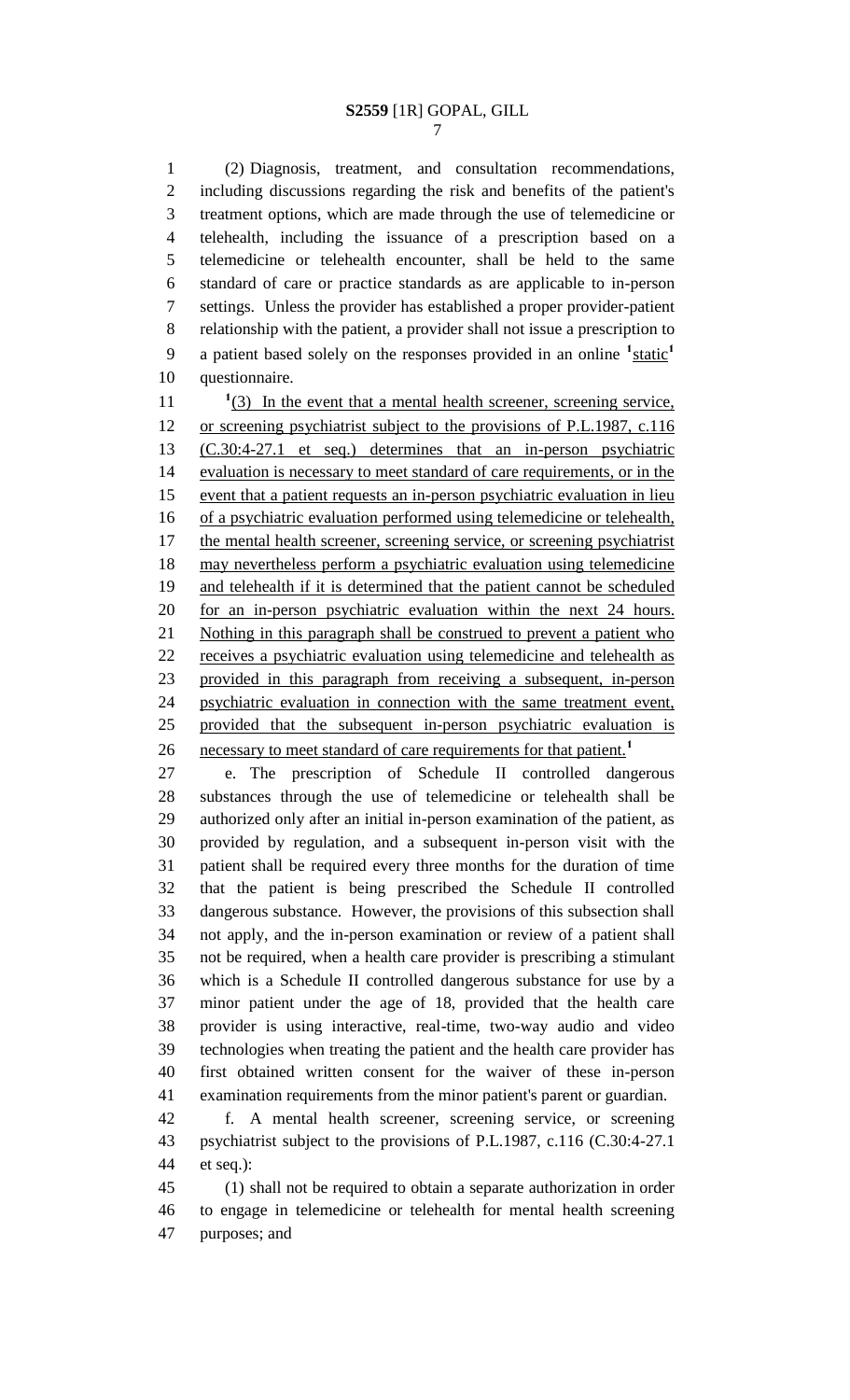(2) shall not be required to request and obtain a waiver from existing regulations, prior to engaging in telemedicine or telehealth. g. A health care provider who engages in telemedicine or telehealth, as authorized by P.L.2017, c.117 (C.45:1-61 et al.), shall maintain a complete record of the patient's care, and shall comply with all applicable State and federal statutes and regulations for recordkeeping, confidentiality, and disclosure of the patient's medical record. h. A health care provider shall not be subject to any professional

 disciplinary action under Title 45 of the Revised Statutes solely on the basis that the provider engaged in telemedicine or telehealth pursuant to P.L.2017, c.117 (C.45:1-61 et al.).

 i. (1) In accordance with the "Administrative Procedure Act," P.L.1968, c.410 (C.52:14B-1 et seq.), the State boards or other entities that, pursuant to Title 45 of the Revised Statutes, are responsible for the licensure, certification, or registration of health care providers in the State, shall each adopt rules and regulations that are applicable to the health care providers under their respective jurisdictions, as may be necessary to implement the provisions of this section and facilitate the provision of telemedicine and telehealth services. Such rules and regulations shall, at a minimum:

 (a) include best practices for the professional engagement in telemedicine and telehealth;

 (b) ensure that the services patients receive using telemedicine or telehealth are appropriate, medically necessary, and meet current quality of care standards;

 (c) include measures to prevent fraud and abuse in connection with the use of telemedicine and telehealth, including requirements concerning the filing of claims and maintaining appropriate records of services provided; and

 (d) provide substantially similar metrics for evaluating quality of care and patient outcomes in connection with services provided using telemedicine and telehealth as currently apply to services provided in person.

 (2) In no case shall the rules and regulations adopted pursuant to paragraph (1) of this subsection require a provider to conduct an initial in-person visit with the patient as a condition of providing services using telemedicine or telehealth.

 (3) The failure of any licensing board to adopt rules and regulations pursuant to this subsection shall not have the effect of delaying the implementation of this act, and shall not prevent health care providers from engaging in telemedicine or telehealth in accordance with the provisions of this act and the practice act applicable to the provider's professional licensure, certification, or registration.

(cf: P.L.2017, c.117, s.2)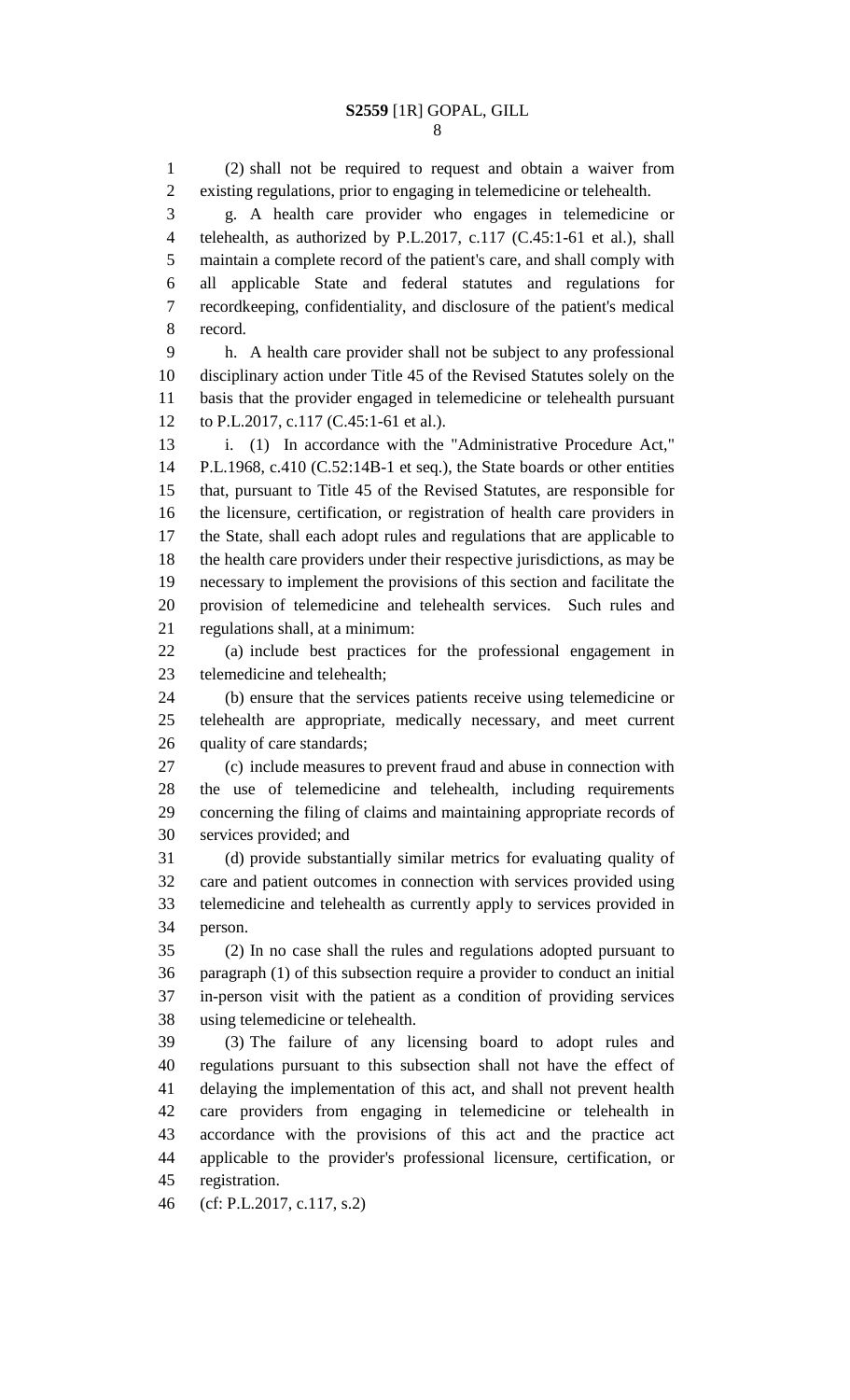4. Section 9 of P.L.2017, c.117 (C.52:14-17.29w) is amended to read as follows: 9. a. The State Health Benefits Commission shall ensure that every contract purchased thereby, which provides hospital and medical 5 expense benefits, additionally provides coverage and payment for <sup>1</sup> all 6 forms of physical and behavioral<sup>1</sup> health care services delivered to a covered person through telemedicine or telehealth, on the same basis as, and at a provider reimbursement rate that **[**does not exceed**]** equals the provider reimbursement rate that is applicable, when the services are delivered through in-person contact and consultation in New Jersey. Reimbursement payments under this section may be provided either to the individual practitioner who delivered the reimbursable services, or to the agency, facility, or organization that employs the individual practitioner who delivered the reimbursable services, as appropriate. b. A health benefits contract purchased by the State Health Benefits Commission may limit coverage to services that are delivered by health care providers in the health benefits plan's network, but may not charge any deductible, copayment, or coinsurance for a health care service, delivered through telemedicine or telehealth, in an amount that exceeds the deductible, copayment, or coinsurance amount that is applicable to an in-person consultation. In no case shall a health benefits contract purchased by the State Health Benefits Commission: 24 (1) impose any restrictions on the location or setting of the distant site used by a health care provider to provide services using 26 telemedicine and telehealth <sup>1</sup> or on the location or setting of the originating site where the patient is located when receiving services using telemedicine and telehealth**<sup>1</sup>** ; **1 [**or**] 1** (2) restrict the ability of a provider to use any electronic or technological platform, including interactive, real-time, two-way audio in combination with asynchronous store-and-forward technology without video capabilities, to provide services using telemedicine or telehealth that: (a) allows the provider to meet the same standard of care as would be provided if the services were provided in person; and (b) is compliant with the requirements of the federal health privacy 37 rule set forth at 45 CFR Parts 160 and 164<sup>1</sup>; or (3) deny coverage for or refuse to provide reimbursement for routine patient monitoring performed using telemedicine and 40 telehealth, including remote monitoring of a patient's vital signs and 41 routine check-ins with the patient to monitor the patient's status and condition, if coverage and reimbursement would be provided if those 43 services are provided in person<sup>1</sup>. c. Nothing in this section shall be construed to: (1) prohibit a health benefits contract from providing coverage for only those services that are medically necessary, subject to the terms

and conditions of the covered person's health benefits plan; or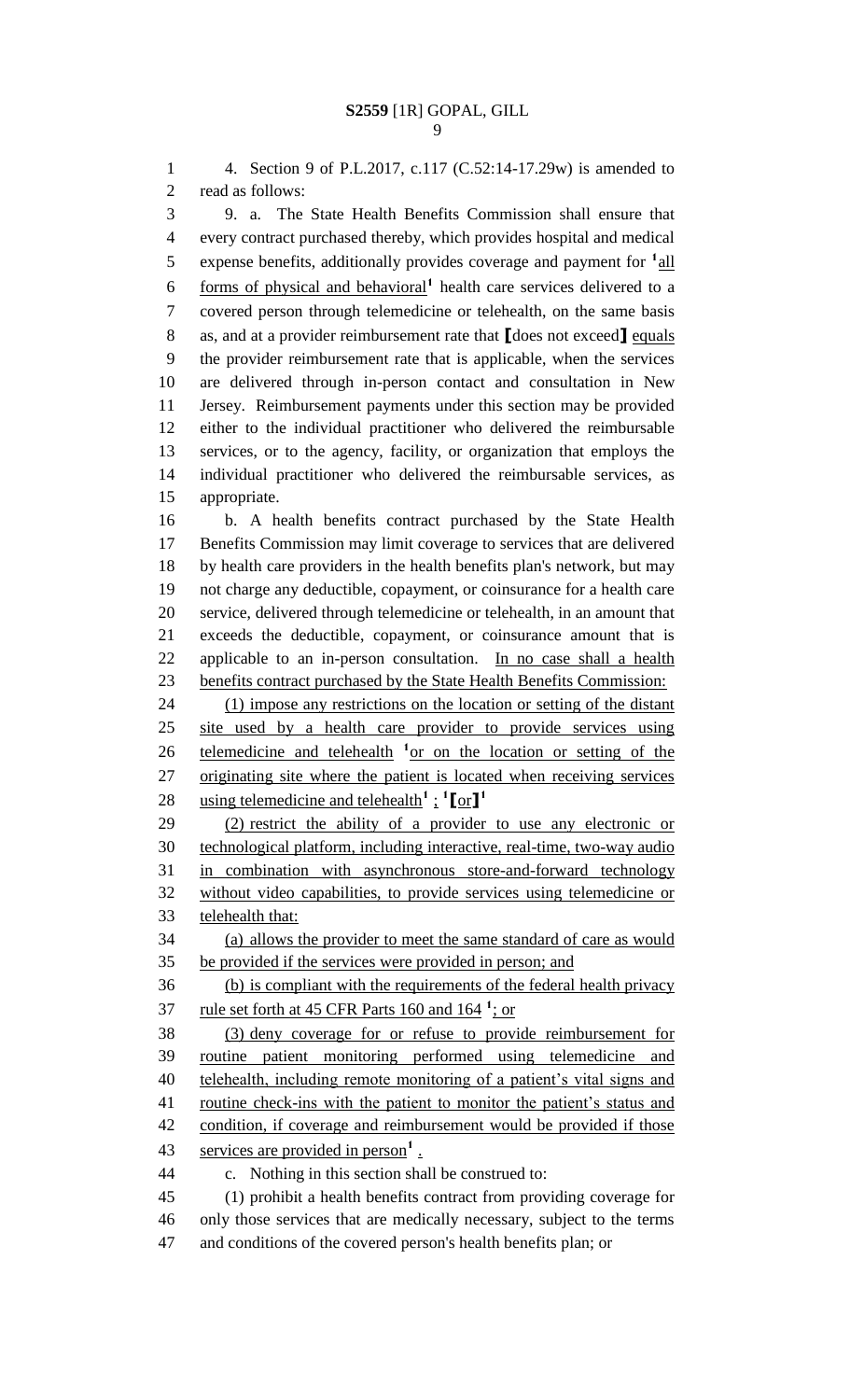(2) allow the State Health Benefits Commission, or a contract purchased thereby, to require a covered person to use telemedicine or telehealth in lieu of receiving an in-person service from an in-network provider. d. The State Health Benefits Commission shall adopt rules and regulations, pursuant to the "Administrative Procedure Act," P.L.1968, c.410 (C.52:14B-1 et seq.), to implement the provisions of this section. e. As used in this section: "Asynchronous store-and-forward" means the same as that term is 10 defined by section 1 of P.L.2017, c.117 (C.45:1-61). "Distant site" means the same as that term is defined by section 1 12 of P.L.2017, c.117 (C.45:1-61). 13 <sup>1</sup>"Originating site" means the same as that term is defined by section 1 of P.L.2017, c.117 (C.45:1-61).**<sup>1</sup>** "Telehealth" means the same as that term is defined by section 1 of P.L.2017, c.117 (C.45:1-61). "Telemedicine" means the same as that term is defined by section 18 1 of P.L.2017, c.117 (C.45:1-61). (cf: P.L.2017, c.117, s.9) 5. Section 10 of P.L.2017, c.117 (C.52:14-17.46.6h) is amended to read as follows: 10. a. The School Employees' Health Benefits Commission shall ensure that every contract purchased thereby, which provides hospital and medical expense benefits, additionally provides coverage and 26 payment for <sup>1</sup> all forms of physical and behavioral<sup>1</sup> health care services delivered to a covered person through telemedicine or telehealth, on the same basis as, and at a provider reimbursement rate that **[**does not exceed**]** equals the provider reimbursement rate that is applicable, when the services are delivered through in-person contact and consultation in New Jersey. Reimbursement payments under this section may be provided either to the individual practitioner who delivered the reimbursable services, or to the agency, facility, or organization that employs the individual practitioner who delivered the reimbursable services, as appropriate. b. A health benefits contract purchased by the School Employees' Health Benefits Commission may limit coverage to services that are delivered by health care providers in the health benefits plan's network, but may not charge any deductible, copayment, or coinsurance for a health care service, delivered through telemedicine or telehealth, in an amount that exceeds the deductible, copayment, or 42 coinsurance amount that is applicable to an in-person consultation. In no case shall a health benefits contract purchased by the School Employees' Health Benefits Commission: (1) impose any restrictions on the location or setting of the distant site used by a health care provider to provide services using 47 telemedicine and telehealth <sup>1</sup> or on the location or setting of the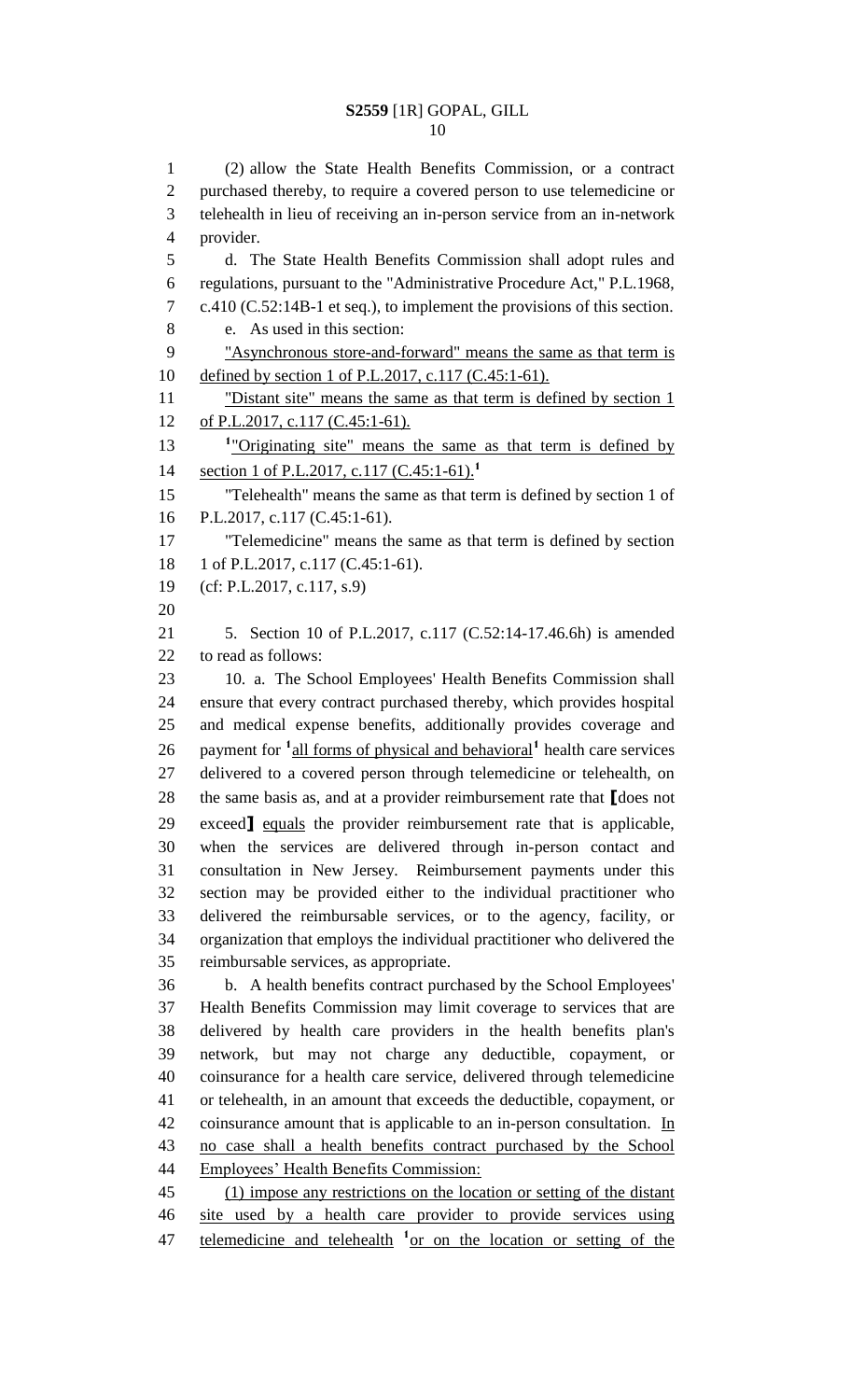originating site where the patient is located when receiving services using telemedicine and telehealth**<sup>1</sup>** ; **1 [**or**] 1** (2) restrict the ability of a provider to use any electronic or technological platform, including interactive, real-time, two-way audio in combination with asynchronous store-and-forward technology without video capabilities, to provide services using telemedicine or telehealth that: (a) allows the provider to meet the same standard of care as would be provided if the services were provided in person; and (b) is compliant with the requirements of the federal health privacy 11 rule set forth at 45 CFR Parts 160 and 164 <sup>1</sup>; or (3) deny coverage for or refuse to provide reimbursement for routine patient monitoring performed using telemedicine and 14 telehealth, including remote monitoring of a patient's vital signs and 15 routine check-ins with the patient to monitor the patient's status and 16 condition, if coverage and reimbursement would be provided if those 17 services are provided in person<sup>1</sup>. c. Nothing in this section shall be construed to: (1) prohibit a health benefits contract from providing coverage for only those services that are medically necessary, subject to the terms and conditions of the covered person's health benefits plan; or 22 (2) allow the School Employees' Health Benefits Commission, or a contract purchased thereby, to require a covered person to use telemedicine or telehealth in lieu of receiving an in-person service from an in-network provider. d. The School Employees' Health Benefits Commission shall adopt rules and regulations, pursuant to the "Administrative Procedure Act," P.L.1968, c.410 (C.52:14B-1 et seq.), to implement the provisions of this section. e. As used in this section: "Asynchronous store-and-forward" means the same as that term is defined by section 1 of P.L.2017, c.117 (C.45:1-61). "Distant site" means the same as that term is defined by section 1 of P.L.2017, c.117 (C.45:1-61). "Originating site" means the same as that term is defined by section 1 of P.L.2017, c.117 (C.45:1-61).**<sup>1</sup>** "Telehealth" means the same as that term is defined by section 1 of P.L.2017, c.117 (C.45:1-61). "Telemedicine" means the same as that term is defined by section 1 of P.L.2017, c.117 (C.45:1-61). (cf: P.L.2017, c.117, s.10) 6. The Commissioner of Human Services shall apply for such State plan amendments or waivers as may be necessary to implement the provisions of this act and to secure federal financial participation for State Medicaid expenditures under the federal Medicaid program.